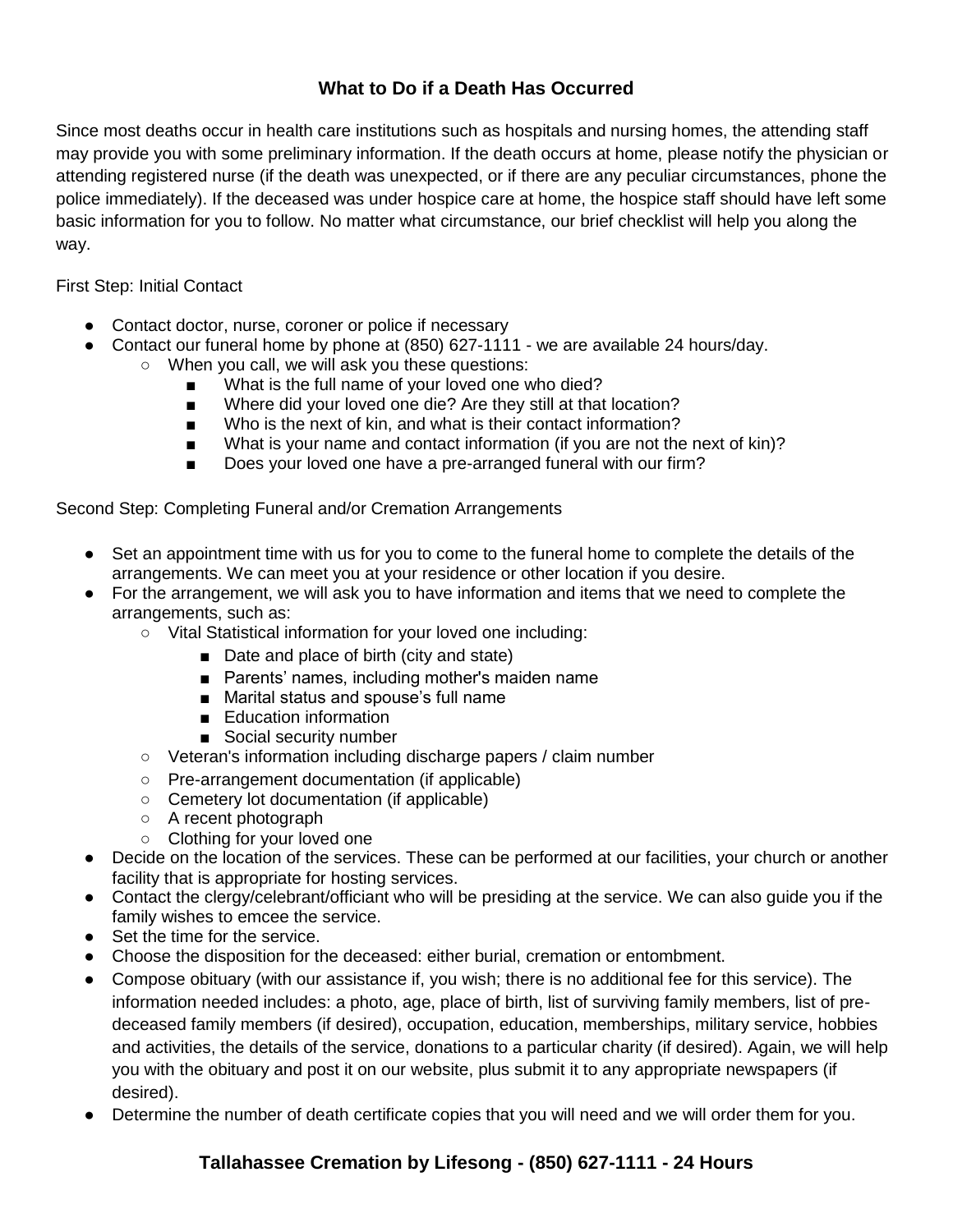● Identify family/friends to serve as pallbearers. People in poor health can be named honorary pallbearers.

Third Step: After the Arrangements and Before the Service

- Prepare a list of family, friends and business colleagues to be notified. We will provide you with an email to be sent to them with all of the service and obituary information.
- Notify all organizations such as church, groups and associations. We will provide you with an email for this purpose, as well.
- Start a notebook or list to keep a record of visitors, flowers and other gifts that are delivered to the house and funeral home. If anything is delivered to the funeral home, we will notify you right away.
- People will say to you, "Please let us know if there is anything that we can do," so be prepared (and don't feel bad) to accept this generosity. Make a list of items and tasks such as meals (let them know if there are any special food allergies), household duties (including cleaning or mowing the lawn) and transportation (for out of town family or friends or even picking up kids from school). Again, don't feel bad accepting this help; your friends want to help but usually don't know what to offer.
- Arrange for childcare, if necessary, although we strongly suggest that all family members be present at the service.

Fourth Step: After the Service

- Set an appointment with our Aftercare Specialist (there is no additional charge for this service) to help you get organized with settling the estate, filling out forms, and contacting the appropriate agencies, including:
	- Notifying the bank of the death
	- Notifying insurance companies
	- Contacting the lawyer if necessary
	- Canceling credit cards and driver's license
	- Submitting phone number to Do Not Call lists
- Create a list of people and organizations to send thank you cards to. Consider sending a copy of the memorial folder to those who were not able to attend the service. We will provide you with 20 thank you cards; let us know if you need more.

If you have more detailed questions on what steps to take next, or if you are ready for us to assist you, call (850) 627-1111 any time, day or night. We are here to help you.

Tholley Taylor Tallahassee Cremation by Lifesong tholley@lifesongfunerals.com (850) 627-1111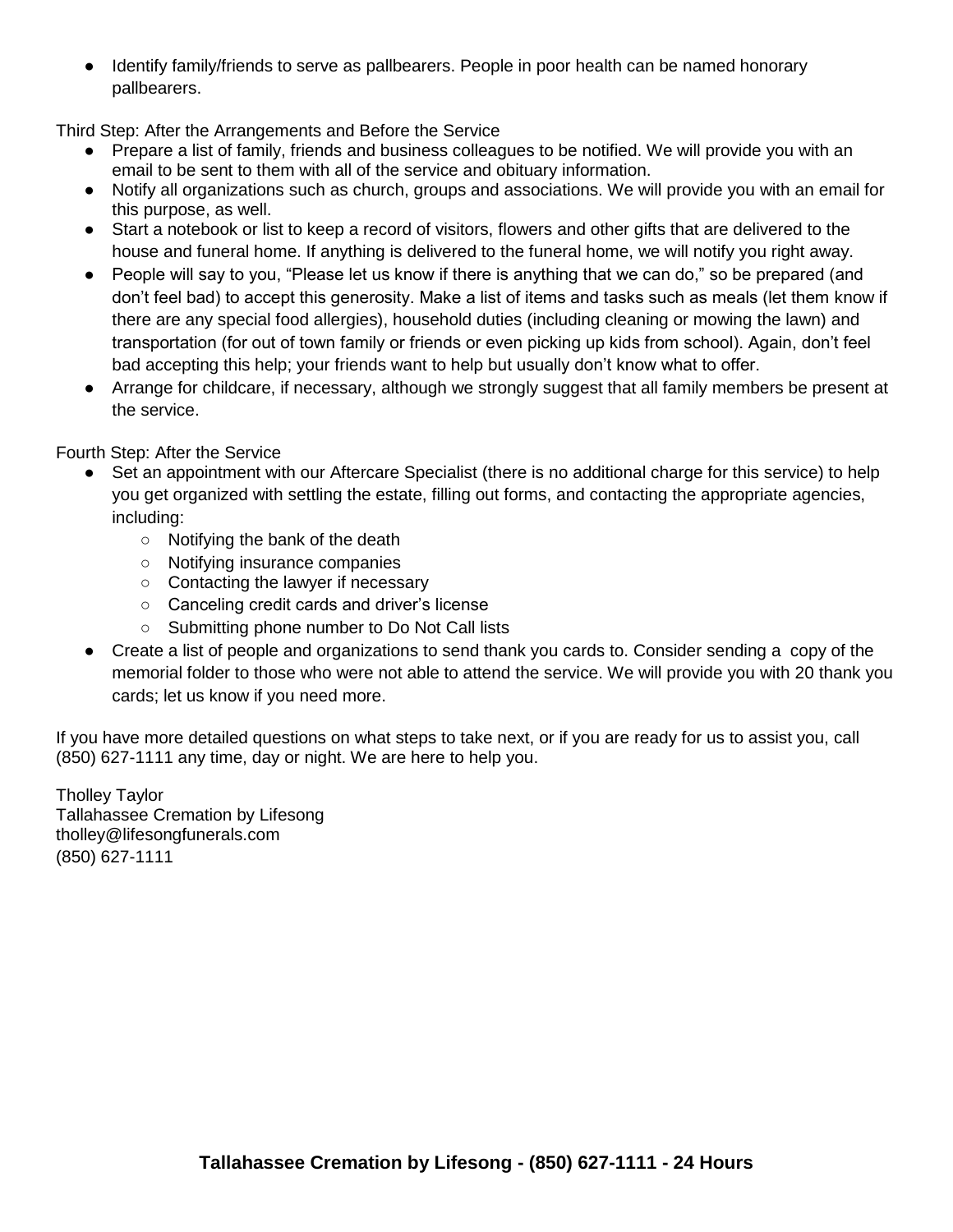### **Recording Personal Information (See Funeral Information Sheet)**

- ❑ Full legal name
- ❑ Residence
- ❑ Date of birth
- ❑ Place of birth
- ❑ Citizenship
- ❑ Personal Health number
- ❑ Social Insurance number
- ❑ Length of time in province
- ❑ Occupation
- ❑ Business or industry
- ❑ Marital status
- ❑ Spouse's full name
- ❑ Father's name
- ❑ Mother's maiden name
- ❑ Next of kin/executor's full name
- ❑ Next of kin's address
- ❑ Next of kin's relationship
- ❑ Doctor's name & address

#### **Making Service Choices**

- ❑ Choose a funeral home
- ❑ Set time & date of service
- ❑ Choose location of service
- ❑ Apply for burial permit
- ❑ Apply for death certificates
- ❑ Choose burial or cremation
- ❑ Request preparation & embalming
- ❑ Choose family viewing or visitation
- ❑ Decide if jewelry is to remain or return
- ❑ Supply clothing for deceased
- ❑ Select photographs to be displayed ❑ Select musical selections, hymns &
- solos
- ❑ Select scripture or literature to be read
- ❑ Compose and submit obituary
- ❑ Choose charity to direct donations to
- ❑ Display religious or fraternal items
- ❑ Arrange location & food for reception

# **Funeral Planning Checklist**

### **Making Specific Selections**

- ❑ Select casket or cremation container
- ❑ Select burial vault or cremation urn
- ❑ Choose cemetery
- ❑ Select burial or cremation plot
- ❑ Decide whether above or below ground
- ❑ Select memorial grave marker & inscription
- ❑ Select memorial register
- ❑ Select memorial folders & acknowledgment cards
- ❑ Choose floral arrangement

#### **Participants**

- ❑ Clergy or officiant
- ❑ Organist or other musical
- ❑ Pallbearers
- ❑ Family or friend to perform eulogy
- ❑ Family or friend to read scripture or participants

#### **Transportation**

- ❑ Transfer from place of death to funeral home
- ❑ Funeral coach
- ❑ Clergy car
- ❑ Family limousine
- ❑ Pallbearer limousine
- ❑ Funeral Escort

#### **Documents to Locate**

- ❑ Will
- ❑ Deed to cemetery plot
- ❑ Birth certificate
- ❑ Marriage certificate
- ❑ Citizenship papers
- ❑ Insurance policies
- ❑ Bank documents
- ❑ Title to property
- ❑ Vehicle ownership
- ❑ Tax returns
- ❑ Military discharge papers

**Tallahassee Cremation by Lifesong - (850) 627-1111 - 24 Hours**

### **People to Contact**

- ❑ Extended family & friends
- ❑ Doctor (G.P. or Specialist)
- ❑ Accountant
- ❑ Lawyer
- ❑ Employer
- ❑ Insurance agent
- ❑ Creditors
- ❑ Clubs, unions & organizations
- ❑ Financial advisor/banker
- ❑ Bereavement counselor if needed

#### **Pay for the Following Services**

- ❑ Funeral service
- ❑ Cemetery plot, perpetual care & interment fees
- ❑ Grave memorial, inscription & installation
- ❑ Service participants
- ❑ Newspapers
- ❑ Death Certificates
- ❑ Flowers
- ❑ Food / catering for reception
- ❑ Hospitals
- ❑ Ambulance

#### **Personal Data of Deceased**

❑ Elementary school attended

❑ Family & professional history ❑ Offices or positions held ❑ Accomplishments: personal &

❑ Hobbies, activities & interests ❑ Charities & other special requests

Please note: the preceding list is only a guideline; actual arrangements will be unique

- ❑ High school attended
- ❑ University attended
- ❑ Military record

professional ❑ Citations

to each individual.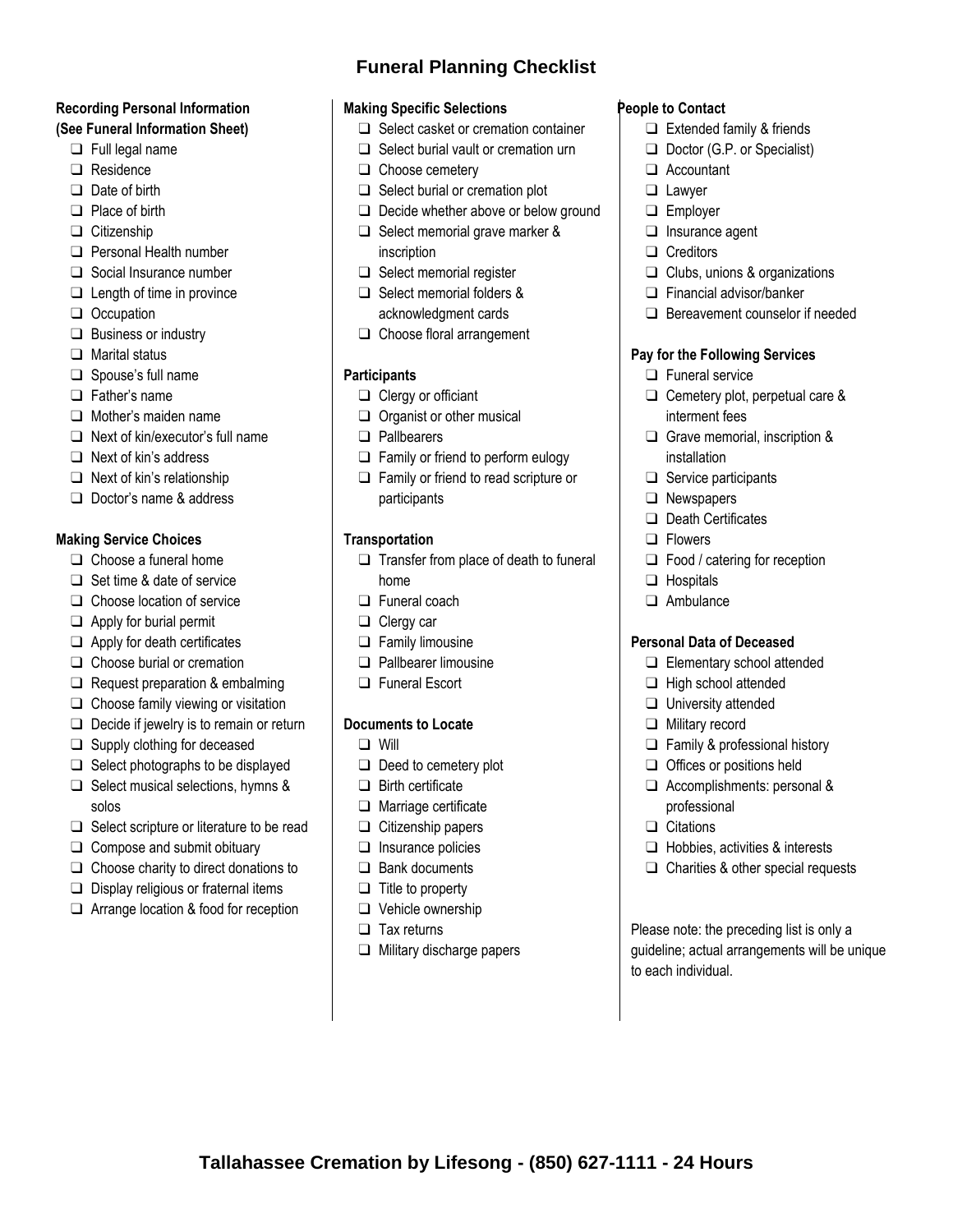| The First Step: Statistical Information                                                           |        |                                            |      |  |  |  |
|---------------------------------------------------------------------------------------------------|--------|--------------------------------------------|------|--|--|--|
| Deceased's Surname:                                                                               |        | <b>Given Names:</b>                        |      |  |  |  |
| Address:                                                                                          |        |                                            |      |  |  |  |
| City:                                                                                             | State: |                                            | Zip: |  |  |  |
| <b>Marital Status:</b>                                                                            |        | Spouse's Name:                             |      |  |  |  |
| Occupation:                                                                                       |        | Industry:                                  |      |  |  |  |
| Birthdate:                                                                                        |        | Birthplace:                                |      |  |  |  |
| Father's Name:                                                                                    |        | His Birthplace:                            |      |  |  |  |
| Mother's Name:                                                                                    |        | Her Birthplace:                            |      |  |  |  |
| Executor:                                                                                         |        | Relationship:                              |      |  |  |  |
| Address:                                                                                          |        |                                            |      |  |  |  |
| City:                                                                                             | State: |                                            | Zip: |  |  |  |
| Phone:                                                                                            |        | Email:                                     |      |  |  |  |
| Other Contacts:                                                                                   |        | Phone:                                     |      |  |  |  |
| Other Contacts:                                                                                   |        | Phone:                                     |      |  |  |  |
| Other Contacts:                                                                                   |        | Phone:                                     |      |  |  |  |
| Doctor:                                                                                           |        | Phone:                                     |      |  |  |  |
| The Second Step: A Time To Honor And Remember - The Service                                       |        |                                            |      |  |  |  |
| Service Location:                                                                                 |        | Clergy:                                    |      |  |  |  |
| <b>Burial / Cremation / Entombment</b>                                                            |        | Details / Location:                        |      |  |  |  |
| Circle all that apply: public visitation / private family viewing / witness cremation / reception |        |                                            |      |  |  |  |
| Music 1:                                                                                          |        | Music 2:                                   |      |  |  |  |
| Solo:                                                                                             |        | Prelude / Postlude:                        |      |  |  |  |
| Eulogist:                                                                                         |        | Readers:                                   |      |  |  |  |
| Other Participants:                                                                               |        | Other Participants:                        |      |  |  |  |
| Casket: Metal / Solid Wood / Cloth / Rental                                                       |        | Urn: Bronze / Steel / Solid Wood / Ceramic |      |  |  |  |
| Notes:                                                                                            |        |                                            |      |  |  |  |
|                                                                                                   |        |                                            |      |  |  |  |
|                                                                                                   |        |                                            |      |  |  |  |
|                                                                                                   |        |                                            |      |  |  |  |
|                                                                                                   |        |                                            |      |  |  |  |
|                                                                                                   |        |                                            |      |  |  |  |